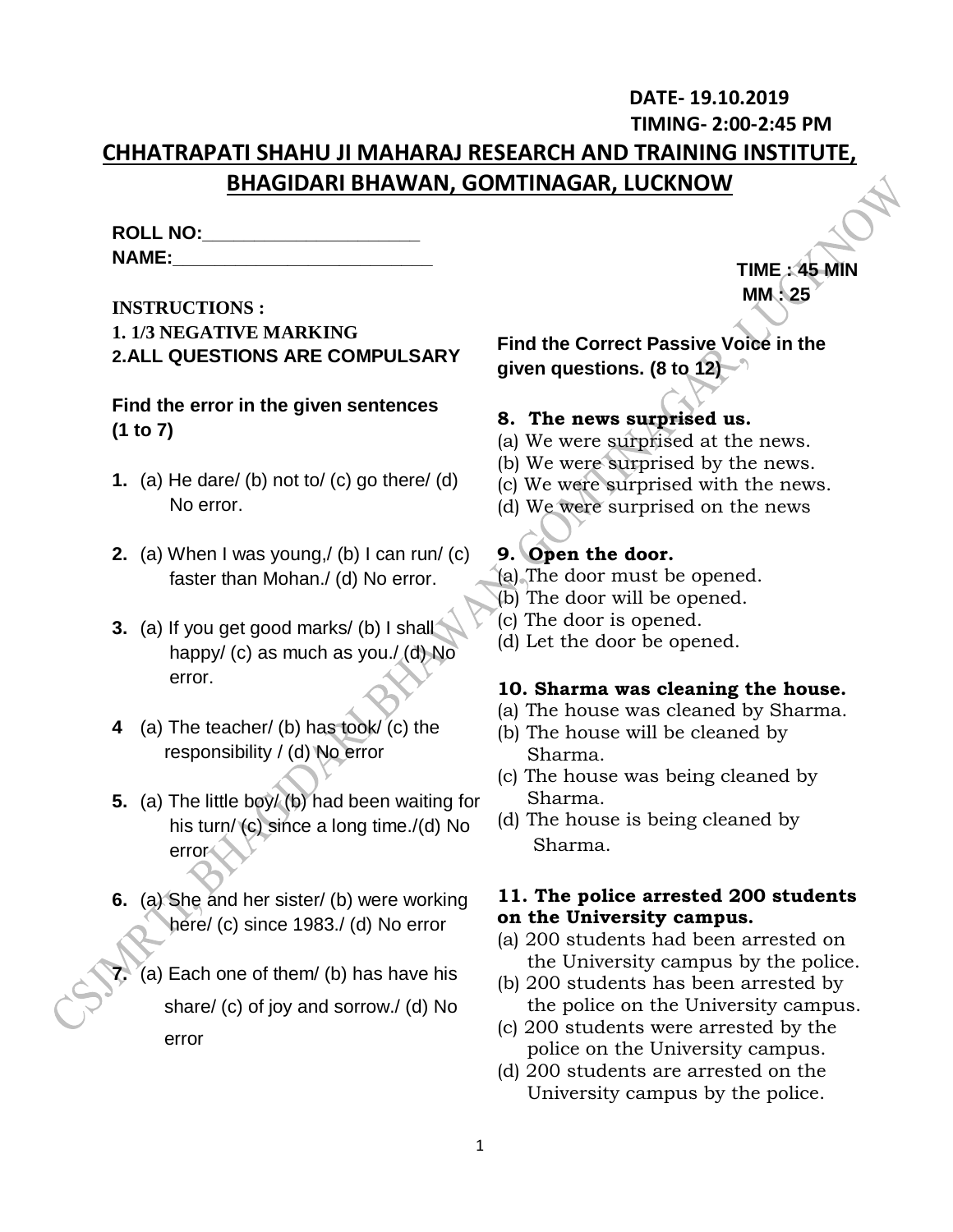#### **12.Why do you like him so much ?**

- (a) Why has he been liked so much by you ?
- (b) Why was he liked by you so much?
- (c) Why is he liked by you so much ?
- (d) Why he is liked by you so much ?

## **Find the error. (13-21)**

- **13.** (a) A rise in rents and wages/(b) have been found/ (c) to go together./ (d) No error
- **14**. (a) Many a men/ (b) attended the meeting/ (c) last night./ (d) No error.
- **15**. (a) Either of the roads/ (b) lead/ (c) to the park/ (d) No error
- **16**. (a) One of my desires/ (b) are to become/ (c) a doctor./ (d) No error
- **17.** (a) My sister / (b) has read  $/(c)$  pages after pages of the Bible./ (d) No error
- **18.** (a) I went to the temple  $\overline{7}$  (b) with my parents, aunts  $/$  (c) and cousin sisters./(d)
- **19** (a) All the furnitures have been/ (b) sold for a song/ (c) as we were in a hurry to leave the town./ (d) No error.
- **20**. (a) The angry mob/ (b) attacked the police officers/ (c) when they came to raze the illegal construction./ (d) No error.

**21**. (a) They left/ (b) their luggages/ (c) at home by mistake and went to the railway station./ (d) No error.

### **Find the correct meaning of given idioms.**

### **22. The Kenyan team proved to be the dark horse in the ICC World Cup Cricket.**

- (A) a strong intruder
- (B) a skilled team
- (C) the most powerful
- (D) an unexpected winner

### **23. My friend turned a deaf ear to my tale of loss and refused to help me.**

- (A) paid no heed
- (B) went far away
- (C) listened carefully
- (D) turned his ear away

#### **24. Ins and outs**

- (A) entrances and exits
- (B) details and complexities
- (C) passages and pathways
- (D) rules and regulations

#### **25. Our school is within a stone's throw from the railway station**

- (A) Very far-off
- (B) with a certain radius
- (C) at a short distance
- (D) within a definite circumference